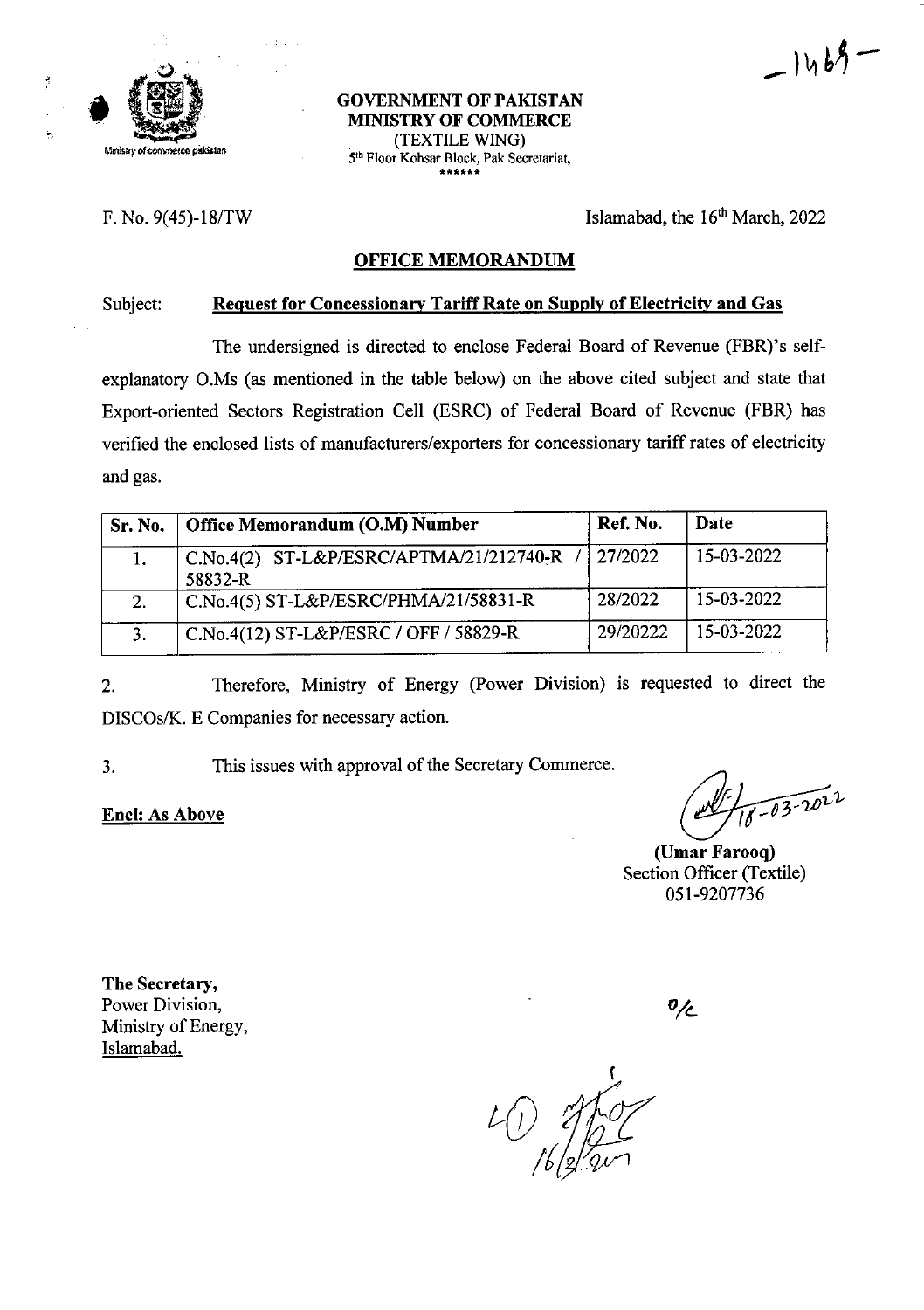#### **Government** of Pakistan **Revenue Division Federal Board of Revenue Inland Revenue \*\*\*\*\***

C. No.4(2)ST-L&P/ESRC/APTMA/21/212740-R/ $\zeta\beta\beta$ 32 $\ell$ Islamabad, the 15<sup>th</sup> March, 2022

## Office Memorandum Ref: 27/2022

#### **Subject: Request for Concessionary TariffRate on Supply of Electricity and Gas**

I am directed to refer to Ministry of Commerce O.M letter No 9(1) TID/12-RDA dated 31.08.2021 conveying decision of ECC of the Cabinet incase No.ECC-308/27/2021 dated 51.08.2021 for continuation of concessionary utility tariff to five export-oriented sectors for the<br>  $\begin{bmatrix} 16.08.2021 & \text{for continuation of coressionary utility tariff to five export-oriented sectors for the} \\ \text{FY 2021-22 and requested FBR for implementation by continuing registration of new entrants.} \end{bmatrix}$ 

*0* 2. All Pakistan Textile Processing Mills Association **(APTPMA)** has forwarded the cases of the following taxpayers duly recommended for grant of concessionary tariff rate on supply of Electricity. The particulars of taxpayer were verified with the data available with FBR and as recommended by the **APTPMA**, the cases are forwarded for allowing concessionary rate-tariff through respective )DISCO:

|  |      | through respective DISCO:<br><b>Business Name &amp;NTN</b> | Ref # for which concessionary tariff rate is required |              |                   |         |  |
|--|------|------------------------------------------------------------|-------------------------------------------------------|--------------|-------------------|---------|--|
|  | $S+$ |                                                            | <b>Electricity</b>                                    |              | Gas               |         |  |
|  |      |                                                            | Consumer/<br>A/CH                                     | <b>DISCO</b> | Consumer/<br>A/C# | Company |  |
|  |      | M/s Lucky Industries<br>2874004-1                          | 0400002021477                                         | K. Electric  |                   |         |  |
|  |      | M/s Ali Haider Industries<br>4883721-6                     | 0400002246838                                         | K. Electric  |                   |         |  |

*'CU-J—L*

 $-14$  po

**Khalid Mehmood** Second Secretary (ST L&P)

**The Secretary** Ministry of Commerce Government of Pakistan Islamabad

**#**

*9* U £

> **Cc:**<br>(i)<br>(i) DG (Textile) Ministry of Commerce, Islamabad.

- Chief(ST-Ops) FBR, Islamabad (ii)
- Chief Commissioner-IR, CTO Karachi (iii)
- All Pakistan Textile Processing Mills Association, **(APTPMA)** (iv)
- Master File. (v)

 $GM$   $1613/222$ <br> $SO(7e/4)$ e)<br> $M_{21}^2$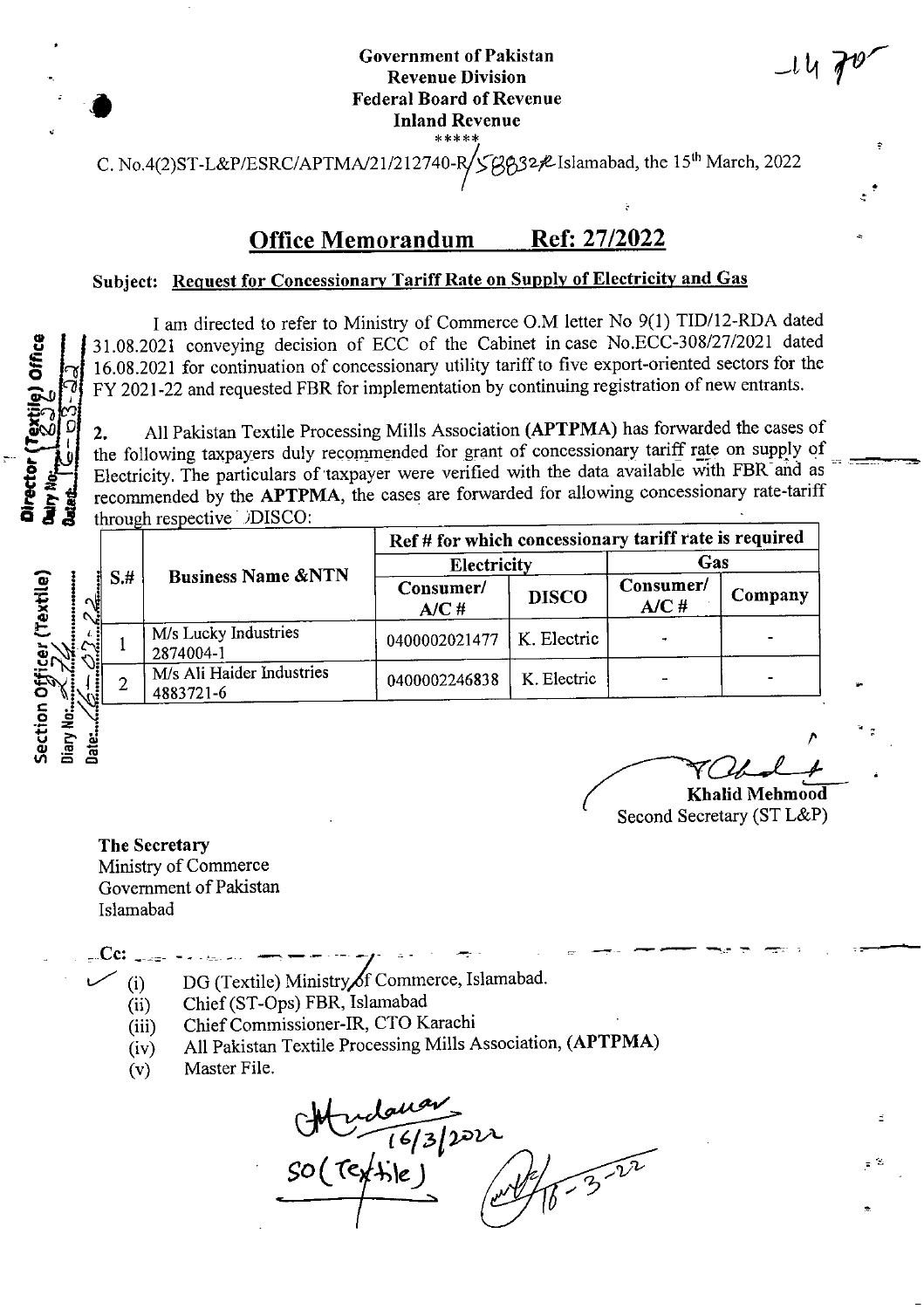**Government of Pakistan Revenue Division Federal Board of Revenue Inland Revenue**

 $1471$ 

**/**

Second Secretary (ST L&P)

 $\mathbb{V}$  .

1

**\***

 $\ddot{\circ}$ 

C. No.4(5) ST-L&P/ESRC/PHMA/21/ $\frac{29}{39}$ / $\frac{1}{2}$  Islamabad, the 15<sup>st</sup> March, 2022

## Office Memorandum Ref: 28/2022

### **Subject:** Request for Concessionary Tariff Rate on Supply of Electricity and Gas

I am directed to refer to Ministry of Commerce O.M letter No 9(1) TID/12-RDA dated 31.08.2021 conveying decision of ECC of the Cabinet incase No.ECC-308/27/2021 dated 16.08.2021 for continuation of concessionary utility tariffto five export-oriented sectors for the FY 2021-22 and requested FBR for implementation by continuing registration of new entrants.

Pakistan Hosiery Manufacturers & Exporters Association (PHMA) has forwarded the cases of the following taxpayers duly recommended for grant of concessionary tariff rate on 2. supply of Electricity. The particulars of taxpayers were verified with the data available with FBR<br>and as recommended by the **PHMA**, the case is forwarded for allowing concessionary rate-tariff<br>and as recommended by the **P** and as recommended by the PHMA, the case is forwarded for allowing concessionary rate-tariff through respective DISCO:

|                     | $S+$ | <b>Business Name &amp; NTN</b> | Ref # for which concessionary tariff rate is required |              |                    |         |
|---------------------|------|--------------------------------|-------------------------------------------------------|--------------|--------------------|---------|
| Textile)            |      |                                | <b>Electricity</b>                                    |              | Gas                |         |
|                     |      |                                | Consumer/ $A/C$ #                                     | <b>DISCO</b> | Consumer/<br>A/C # | Company |
| Æ1<br>$\frac{5}{5}$ |      | M/s Knitwear Tree 3986789-7    | 0400034420481                                         | K. Electric  |                    |         |

**E** B 2 (Khalid Mehmood) **E** 

**The Secretary** Ministry of Commerce Government of Pakistan Islamabad

**Cc:**

 $V(i)$  - DG (Textile) Ministry of Commerce, Islamabad.

- Chief(Sales Tax-Operations) FBR (HQ), Islamabad  $(ii)$
- (iii) Pakistan Hosiery Manufacturers & Exporters Association **(PHMA)**
- (iv) Master File.



**i** Section Officer (Textile) **u cT j»** <D .2 ro